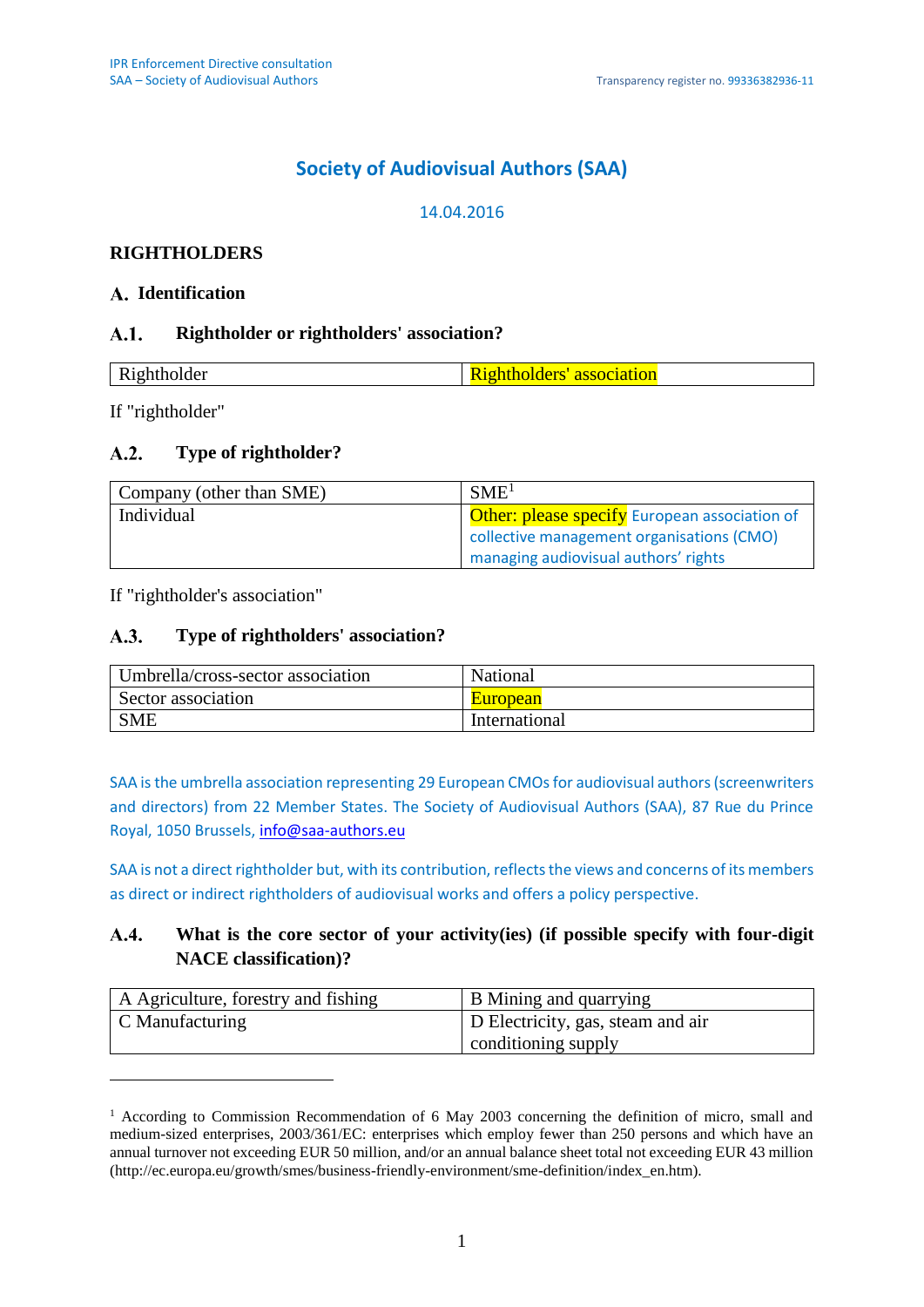| E Water supply; sewerage, waste                | F Construction                              |
|------------------------------------------------|---------------------------------------------|
| management and remediation activities          |                                             |
| G Wholesale and retail trade; repair of        | H Transportation and storage                |
| motor vehicles and motorcycles                 |                                             |
| I Accommodation and food service activities    | J Information and communication             |
| K Financial and insurance activities           | L Real estate activities                    |
| M Professional, scientific and technical       | N Administrative and support service        |
| activities                                     | activities                                  |
| O Public administration and defence;           | P Education                                 |
| compulsory social security                     |                                             |
| Q Human health and social work activities      | <b>R</b> Arts, entertainment and recreation |
| S Other service activities                     | T Activities of households as employers;    |
|                                                | undifferentiated goods- and services-       |
|                                                | producing activities of households for own  |
|                                                | use                                         |
| U Activities of extraterritorial organisations | Other: please specify                       |
| and bodies                                     |                                             |

If possible please specify with four-digit NACE classification: 90 (creative, arts and entertainment activities)

#### **In which Member States do you trade?** A.5.

| Austria                     | Italy          |
|-----------------------------|----------------|
| Belgium                     | Latvia         |
| Bulgaria                    | Lithuania      |
| Cyprus                      | Luxembourg     |
| Croatia                     | Malta          |
| Czech Republic              | Netherlands    |
| Denmark                     | Poland         |
| Estonia                     | Portugal       |
| Finland                     | Romania        |
| France                      | Slovakia       |
| Germany                     | Slovenia       |
| Greece                      | Spain          |
| Hungary                     | Sweden         |
| Ireland                     | United Kingdom |
| <b>All EU member states</b> |                |

#### $A.6.$ **What type of IPR do you hold/represent?**

| Copyright                                                                                    | Community trademark rights | Community design rights                                                    |
|----------------------------------------------------------------------------------------------|----------------------------|----------------------------------------------------------------------------|
| Rights related to copyright                                                                  | National trademark rights  | National design rights                                                     |
| Patent rights (including<br>rights derived from<br>supplementary protection<br>certificates) | Geographical indications   | Rights of the creator of the<br>topographies of a<br>semiconductor product |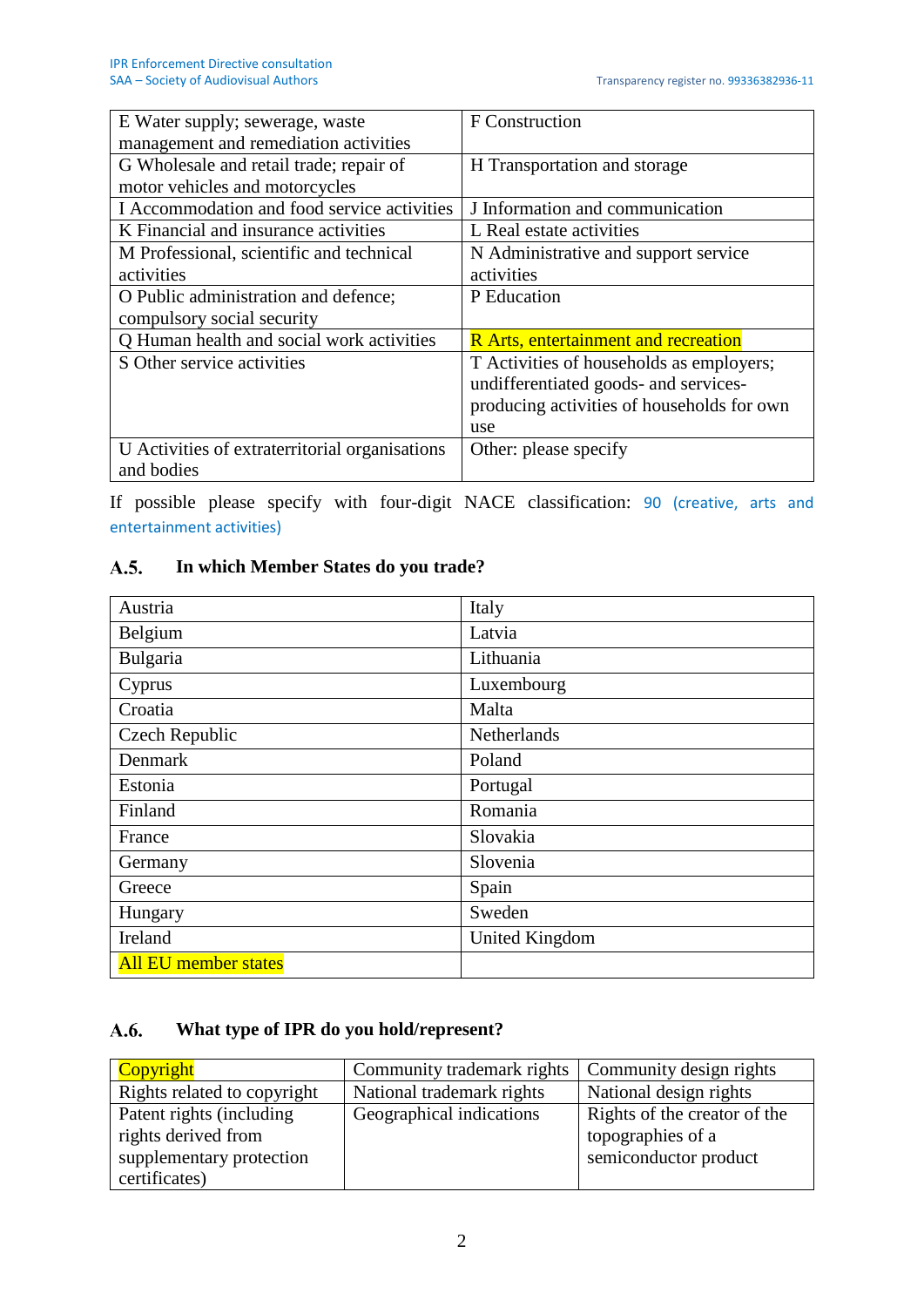| Plant variety rights | Sui generis right of a | Trade names (in so far as    |
|----------------------|------------------------|------------------------------|
|                      | database maker         | these are protected as       |
|                      |                        | exclusive property rights in |
|                      |                        | the national law concerned)  |
| Utility model rights | Other: please specify  | Don't know                   |

# **Exposure to and impact of infringements**

#### $B.1.$ **Do you experience occurrence of IPR infringements when offering your services or trading your goods?**

|--|

If "yes" please provide detail.

SAA is not a direct rightholder but represents CMOs managing rights for audiovisual authors. The views expressed here reflect the concerns of SAA's members as direct or indirect rightholders of audiovisual works. It is important to note that although cultural works are considered an important driver of the digital economy, the revenues of audiovisual authors generated by online exploitation are limited or non-existent.

Rightholders and audiovisual authors in particular face 3 main problems in terms of copyright, **piracy**  being one of them. Illegal access to audiovisual works probably generates more money to pirates (through advertising, subscriptions) than the legal online market does for rightholders, in particular audiovisual authors. This discourages new businesses based on the exploitation of protected works – something essential to the development of the European online content market. Efficient action against piracy requires strong political, legislative and judicial messages for pirates and a renewed, multifaceted effort at EU level: 'follow the money' mechanisms to interrupt pirates' revenue streams, efficient 'notice & stay down' mechanisms, as well as a review of the IPRED Directive.

The other two main issues for rightholders and audiovisual authors are **abuses of safe harbour provisions of the E-commerce Directive by online platforms** (see the [summary SAA response](http://www.saa-authors.eu/dbfiles/mfile/8700/8715/SAA_Position_Paper_EC_Platforms_consultation_Feb16.pdf) to the online platforms' consultation) and the **lack of a mechanism to ensure audiovisual authors get a share of the revenue they are owed.** There is no uniform mechanism in the audiovisual sector to ensure authors are remunerated for the use of their works online. Unlike the music sector where CMOs license music platforms, collective management for audiovisual authors' online rights is limited. Audiovisual works are licensed by producers or distributors, as well as by some audiovisual authors' CMOs in a few countries. Very often authors have transferred their exclusive making available right to the producer in a bundle of rights at the production stage and cannot claim anything afterwards, except if the law provides otherwise. SAA's proposed solution (see [SAA white paper\)](http://www.saa-authors.eu/en/news/168/SAA-White-Paper-download) is to clarify at EU level that when an audiovisual author transfers his exclusive making available right to the producer, they shall retain an unwaivable right to remuneration to be exercised collectively towards platforms who make audiovisual works available to the public.

Addressing these three issues simultaneously is essential to develop the online market for European audiovisual works in general and improve the situation of audiovisual authors in particular.

#### $B.2.$ **How do infringements impact on your business?**

| <b>Loss of turnover</b>                          | Reputational damage                          |
|--------------------------------------------------|----------------------------------------------|
| <b>Monitoring costs (e.g. technical measures</b> | Non-legal enforcement costs (e.g. notice and |
| for prevention and detection)                    | action procedures)                           |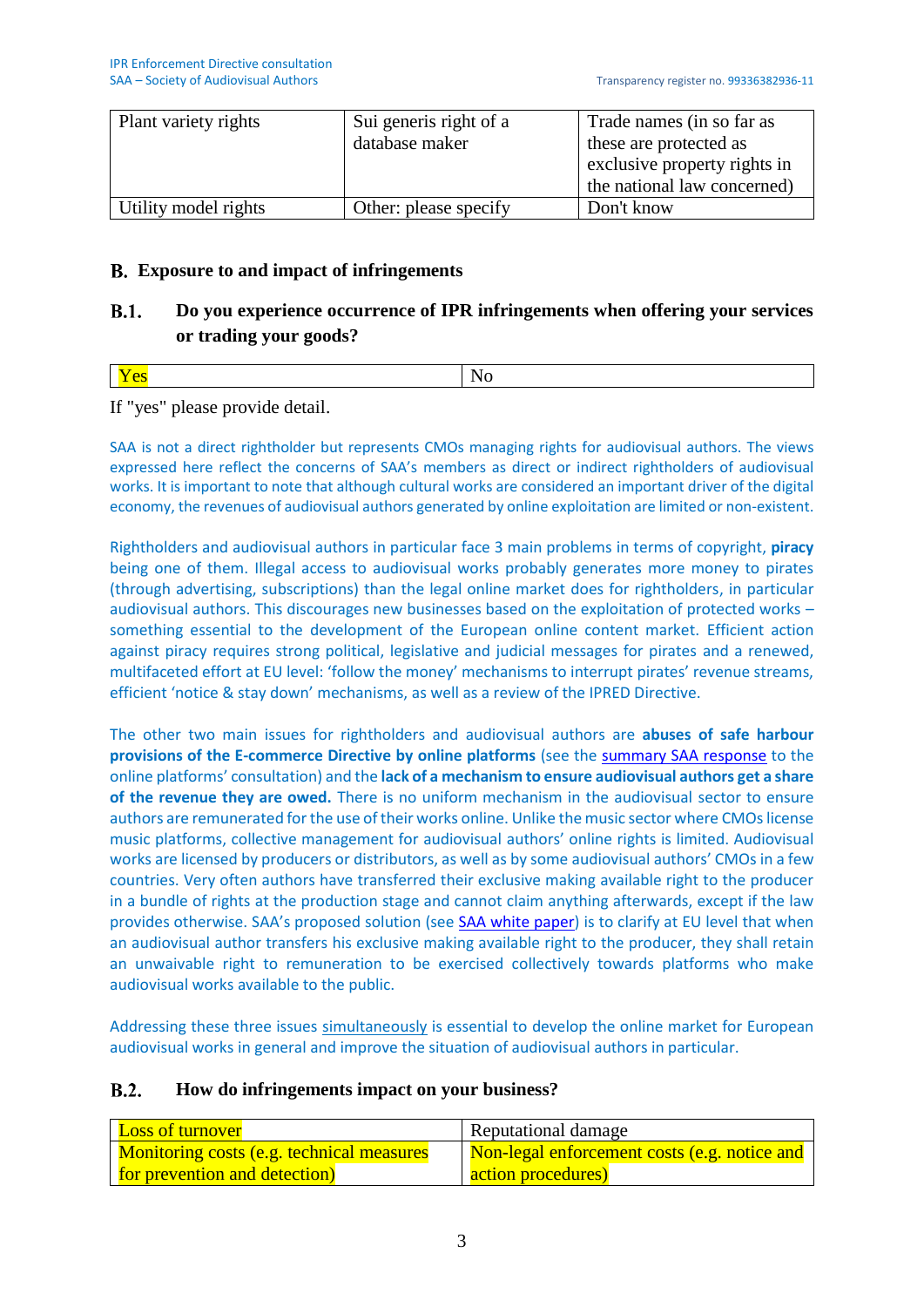| <b>Litigation costs</b>             |         |  |  | <b>Other:</b> please specify Loss of audiovisual |
|-------------------------------------|---------|--|--|--------------------------------------------------|
|                                     |         |  |  | authors' remuneration for the use of their works |
|                                     | online. |  |  |                                                  |
| Free promotion of the brand/product |         |  |  |                                                  |

#### **B.3. What is the overall financial impact of IPR infringements on your turnover?**

| ' V (<br>- |
|------------|
|------------|

#### $R.4.$ **Please provide estimation in % of overall turnover.**

|--|

#### $B.5.$ **From your experience, how did the occurrence of IPR infringements develop over the last 10 years?**

| Jecreased | mereased   |
|-----------|------------|
| Unchanged | Don't know |

Please provide detail

In line with the rapid development of the internet over the past decade, which plays a greater role by the day in the consumption of creative works, copyright infringements online (so-called 'piracy') on a commercial scale have increased and become more complex, so more difficult to trace and stop.

Rapid development of digital and communication technologies has also facilitated the entry of new classes of online platforms into the value chain, as well as a multiplication of ways in which copyrighted works can be commercially exploited legally and illegally.

It is essential that any new or revised EU legislation on IPR infringements, as well as any possible revision to the EU Copyright and E-Commerce Directives, take into account and address the entire online ecosystem, including the fact that many online services which engage in the communication to the public or making available of copyright-protected works should fall under copyright rules, cooperate in reducing piracy (see **BASCAP study** on 'The roles and responsibilities of intermediaries: fighting counterfeiting and piracy in the supply chain', March 2015, according to which intermediaries can do more to combat counterfeiting and piracy by taking steps to help eliminate global supply chain vulnerabilities that allow infiltration of counterfeit and pirated products), should not be allowed to invoke 'safe harbour' provisions and thereby ensure that value is fairly shared along the value chain. This would remove a distortion in the digital market, benefit authors, creative sectors, innovative digital services, consumers and stimulate growth in the European digital economy. However, ensuring a fair transfer of value online by removing the effect of safe harbour provisions of the E-Commerce Directive on protected works is not sufficient to ensure that audiovisual authors are fairly remunerated. A tool to fight piracy and eradicate the non-authorised presence of audiovisual works online does not per se increase authors' remuneration. In parallel, SAA's [proposal](http://www.saa-authors.eu/dbfiles/mfile/7500/7566/SAA_White_Paper_2015.pdf) to improve audiovisual authors' remuneration for the online exploitation of their works is necessary. It aims to introduce in the EU copyright legislation a provision stating that when an audiovisual author has transferred or assigned his making available right to a producer, that author shall retain an unwaivable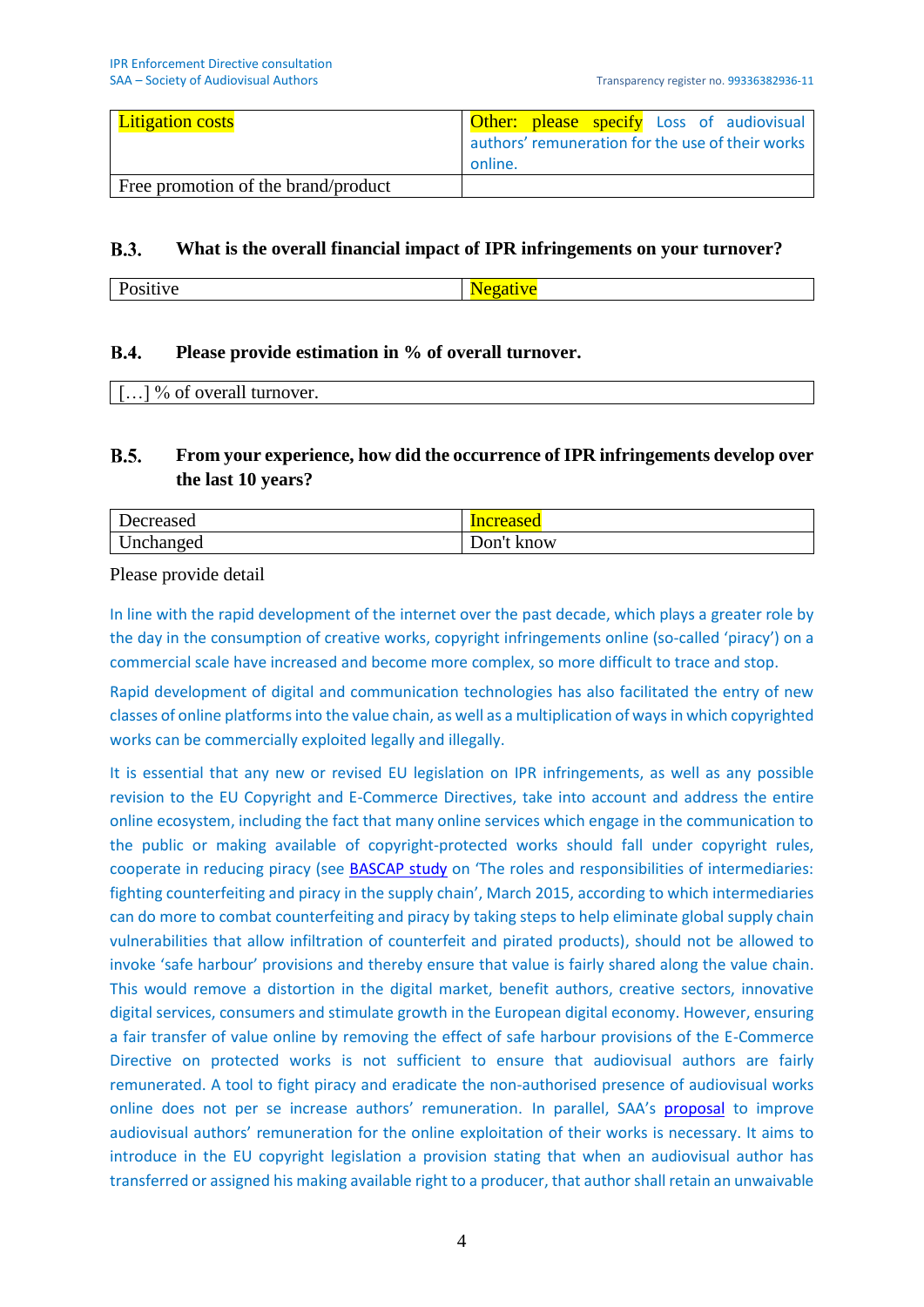right to obtain an equitable remuneration. This remuneration right should be collectively managed and collected from audiovisual media services making works available to the public.

# **Functioning of key provisions of Directive 2004/48/EC on the enforcement of intellectual property rights**

This section aims to provide the Commission with stakeholder' views, opinions and information about the functioning of the overall enforcement framework and of key provisions of IPRED.

#### $C.1.$ **Overall functioning of the enforcement framework**

### **Have you filed legal action against infringers of your IPR?**

SAA has not started litigation itself but some SAA members have. Certain SAA members directly hold rights in audiovisual works and they all represent authors of audiovisual works who directly, or through a joint entity of rightholders (authors, producers, distributors), systematically file such legal actions.

**Do you think that the existing rules – as provided by the Directive and implemented at national level – have helped effectively in protecting IP and preventing IPR infringements?**

| $\mathbf{x}$<br>~^<br>$\mathbf{r}$ co | N<br>∼                    |
|---------------------------------------|---------------------------|
| <u>ai li</u><br>.                     | - -<br>$\cdots$<br>л.<br> |

Please explain.

The IPR Enforcement Directive provides tools to enforce IPRs and fight against piracy. These tools are the last resort when infringements have occurred. SAA and its members consider that facilitating collective licensing and rights' management is an important tool to prevent infringements.

# **Do you consider that the measures and remedies provided for in the Directive are applied in a homogeneous manner across the MS?**

| $-$ | $\sim$ $\sim$ |
|-----|---------------|
| ັ   | UI.           |
| . . |               |

Please explain.

The discrepancies in national court decisions and procedures regarding the taking down and blocking of copyright-protected works offered illegally online prove this.

According to Art 3(2) of the IPR Enforcement Directive, Member States have a general obligation to ensure that "measures, procedures and remedies are effective, proportionate and dissuasive", and according to Art 3(1) national procedures need to be "fair, equitable, not unnecessarily complicated or costly nor within unreasonable time-limits or unwarranted delays". There is no binding indication given at EU level as to how to set up national procedures (page 40, footnote 149, 2015-3 IRIS publication of the European Audiovisual Observatory 'Copyright enforcement online: policies and mechanisms').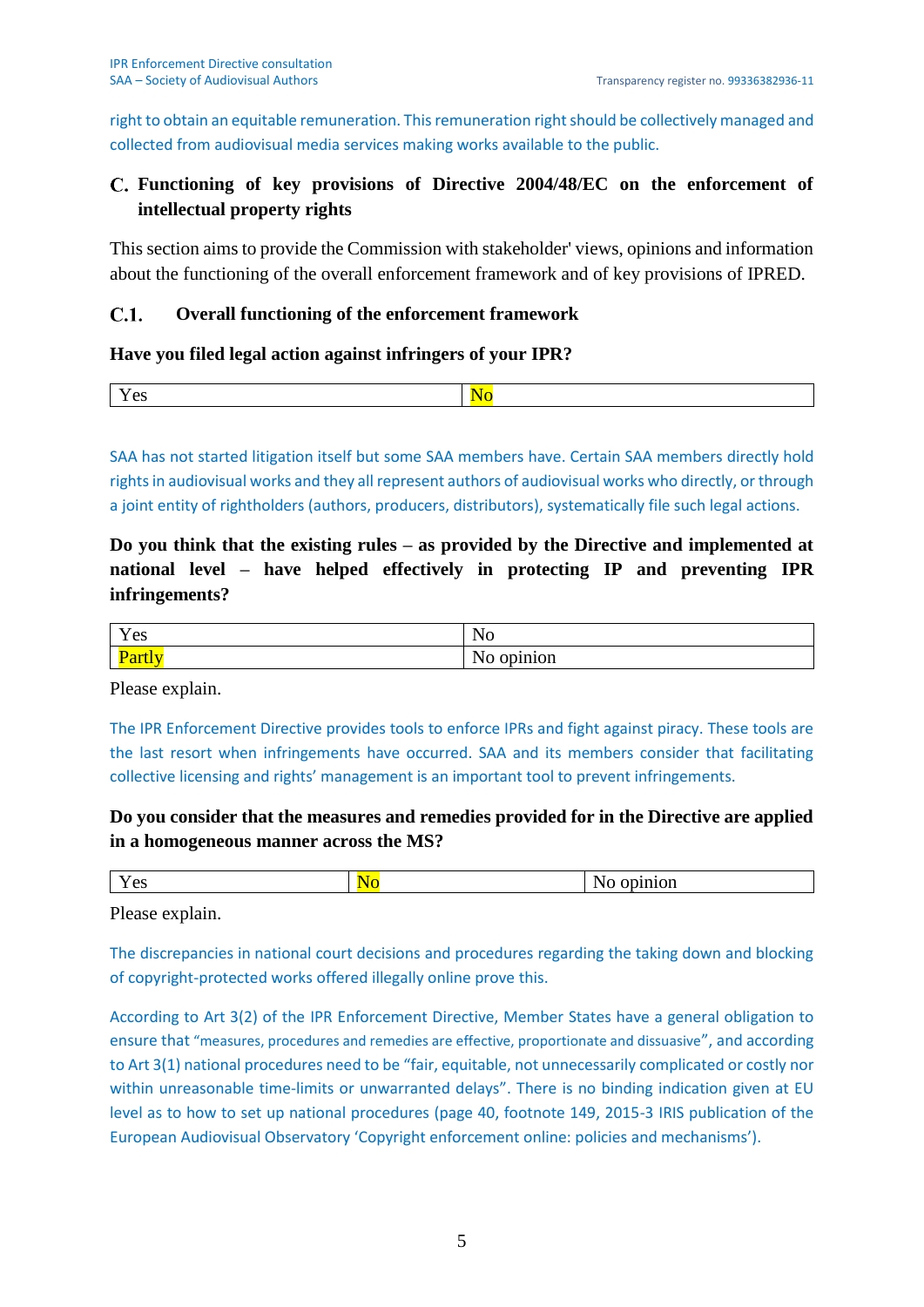Examples of disparate national court decisions include the Dutch Supreme Court decision of 13 November 2015 in a case concerning an action for an injunction to block access to the Pirate Bay which led to a reference to the CJEU on the meaning of communication to the public under Art 3(1) Copyright Directive and the link with Art 11 Enforcement Directive [\(C-610/15\)](http://curia.europa.eu/juris/document/document.jsf?text=&docid=174196&pageIndex=0&doclang=EN&mode=lst&dir=&occ=first&part=1&cid=389400). In Germany, a Federal court decision on 26 November 2015 obliging internet access providers to block access to websites providing links to predominantly illegal works paved the way to website blocking in that country. Contrarily, the Stockholm District court ruled in November 2015 that a Swedish ISP does not have to block access to the Pirate Bay. In Greece, on the model of AGCOM in Italy and HADOPI in France, a new administrative procedure for taking down and blocking copyright works offered illegally online has been created (Art 69 of the draft law on the implementation of the CRM Directive). In addition, according to the European Audiovisual Observatory, there is 'no coherence among the various models' and tools to fight piracy available in France, Italy, Spain and the UK and 'any attempt to provide a one size fits all model would not be meaningful' (pages 41-47, 2015-3 IRIS publication of the European Audiovisual Observatory 'Copyright enforcement online: policies and mechanisms').

It is noteworthy that it is not an easy task to find the most suitable measures and remedies, even in the context of a single country, as proven by the ongoing consultation in the US on the safe harbour provisions in section 512 DMCA (deadline: 21 March 2016) which includes an assessment of the costs and burdens of the notice and take down process on large and small-scale copyright owners, online service providers and the general public. One of the controversial points being discussed is whether the notice and take down process should become a notice and stay down process.

#### $C.2.$ **Measures, procedures and remedies provided for by IPRED**

Responses to this section should be based on the overall experience with the measures, procedures and remedies provided for by IPRED as implemented and applied at national level. If appropriate please specify in your response, to the extent possible, particular national issues or practices and the jurisdiction concerned.

# **Evidence (Articles 6 and 7)**

**Would you consider that the measures provided by IPRED are effective means for presenting, obtaining and preserving evidence?** 

| - |  |
|---|--|
|   |  |

If "no": please explain

**Did you face problems using evidence when making use of your right of information/taking legal action/applying for an injunction in a cross-border situation (judicial authority in your country of establishment and (alleged) infringer/intermediary incorporated or resident in another Member State and/or judicial authority of another EU Member State)?**

**Yes** No

If "yes": please explain (Please specify to the extent possible the issues and the jurisdictions concerned)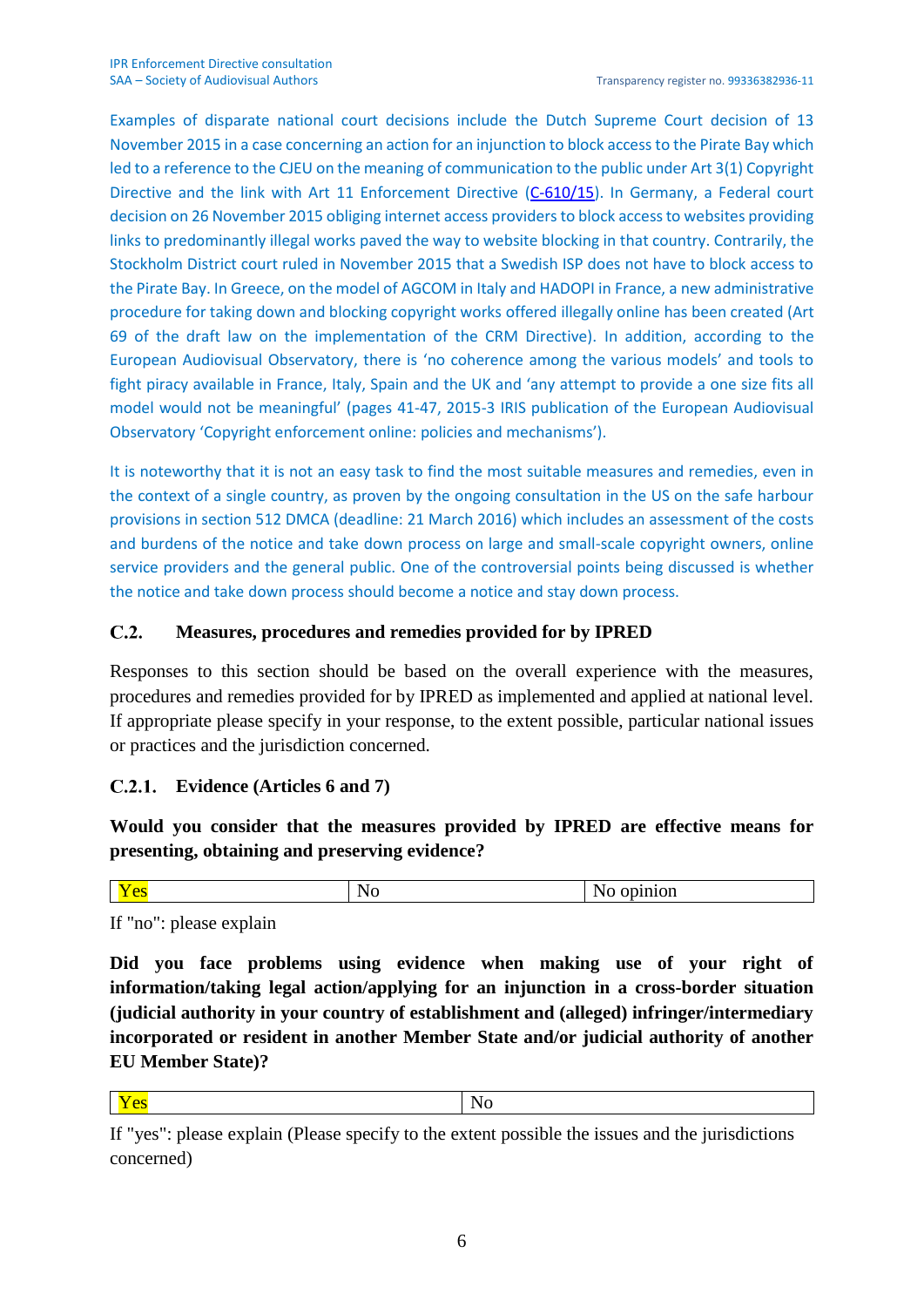Thanks to the system of reciprocal representation agreements between SAA members, cross-border situations do not cause additional problems.

**In view of your experience with the application of the rules for having access to and preserving evidence do you see a need to adjust the application of that measure, in particular with regard to preserving evidence in the digital environment?**

| Y es                          | 'NC | opinion |
|-------------------------------|-----|---------|
| If "yes"<br>please<br>explain |     |         |

# **Right of information (Article 8)**

**Have you made use of your right of information by applying for an order by a judicial authority?**

[select one or more]

| Yes, against an infringer<br>Yes, against an intermediary | - No |
|-----------------------------------------------------------|------|
|-----------------------------------------------------------|------|

# **In view of your experience with the application of the right of information do you see a need to adjust the provisions for the application of that measure?**

| $ -$<br>$\alpha$<br><b>L</b> UD | N <sub>0</sub> | inion<br>◥<br>.<br>$\overline{\phantom{a}}$ |
|---------------------------------|----------------|---------------------------------------------|

*Do you consider that the right balance is struck between the right to property and the right to judicial review on the one hand and the right to respect for private life and/or the right to protection of personal data on the other?*

| $\sim$ |  |
|--------|--|
|        |  |
|        |  |
|        |  |

If "no": Please explain

When debating the relation between copyright enforcement and the fundamental rights of alleged infringers, it is worth remembering that fundamental and human rights form the classical foundation on which copyright has developed at international level and we must not lose track of authors' right to property and protection of their intellectual property. Indeed, according to Art 27(2) of the Universal Declaration of Human Rights (1948), everyone has the right to protection of the moral and material interests resulting from any scientific, literary and artistic production of which he is the creator and Art 17 of the EU Charter of Fundamental Rights protects intellectual property.

Certain Member States have implemented EU Directives in a way that gives prominence to the right to respect for private life and to the protection of personal data, which creates additional obstacles for rightholders' claim to their property. However, helpful CJEU rulings have stressed the need for Member States "to strike a fair balance between the various fundamental rights" and to ensure an "interpretation of directives not in conflict with fundamental rights or with other principles of general Community law" (Promusicae C-275/06, Bonnier Audio C-461/10).

# **Procedures and courts, damages and legal costs (Articles 3, 13 and 14)**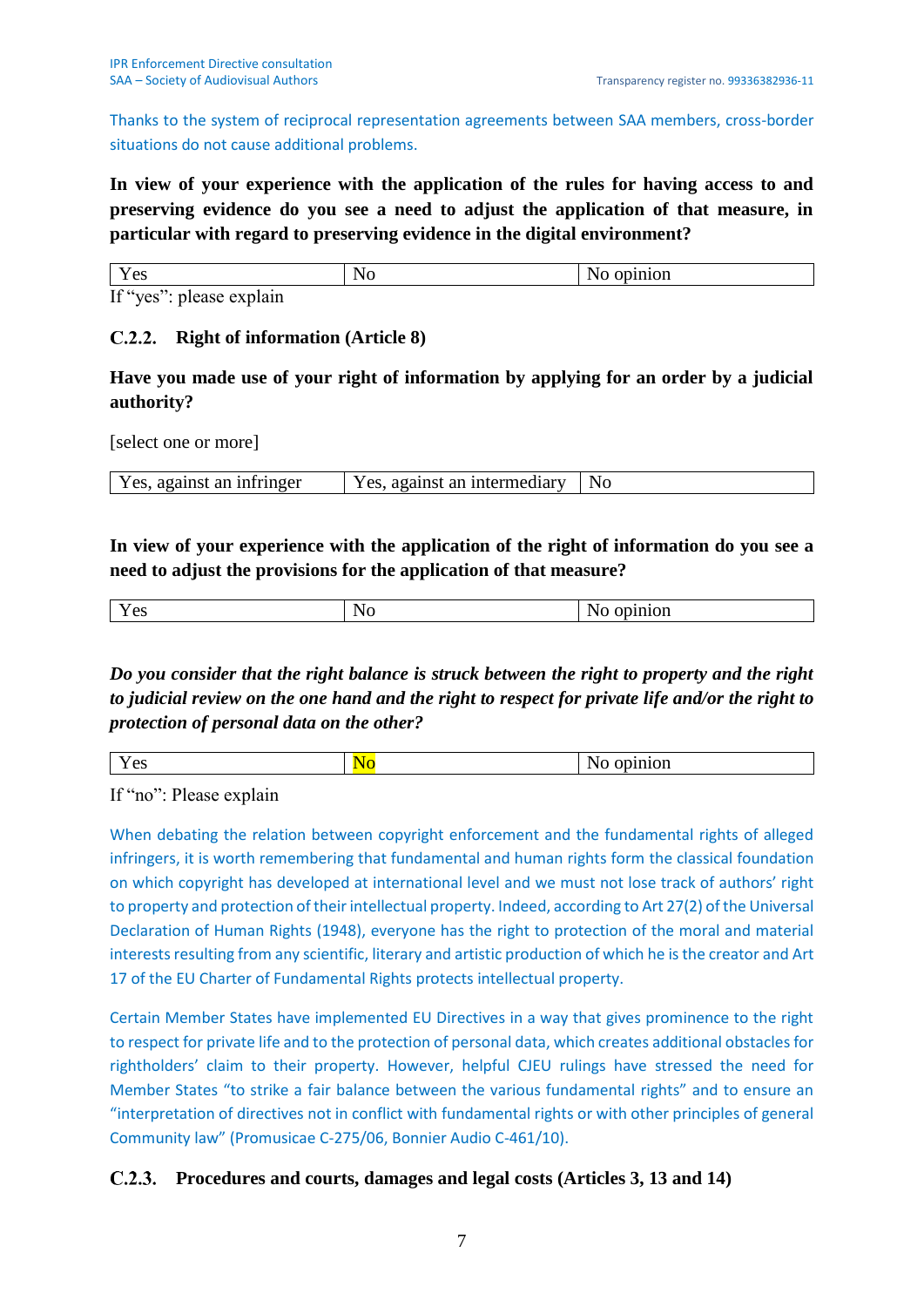## **Have you filed legal action against infringers of your IPR?**

[select one or more]

As mentioned above, SAA has not started litigation itself but some SAA members have. Certain SAA members directly hold rights in audiovisual works and they all represent authors of audiovisual works who directly, or through a joint entity of rightholders (authors, producers, distributors), systematically file such legal actions.

#### **Did you claim reimbursement of legal costs incurred in the proceedings?**

| Yes                                                                                       | N <sub>0</sub> |  |
|-------------------------------------------------------------------------------------------|----------------|--|
| Did you apply for damages as a compensation for the prejudice suffered as a result of IPR |                |  |
| infringement?                                                                             |                |  |

| $ -$   | . . |
|--------|-----|
| $\sim$ |     |

# **Provisional and precautionary measures and injunctions (Articles 9 and 11)**

**Have you applied for provisional and precautionary measures in case of an infringement of your IPR?**

[select one or more]

| $Y_{\text{PS}}$<br>an intermediary<br>-infringer<br>against<br>against<br>Y es.<br>-an a | No |
|------------------------------------------------------------------------------------------|----|
|------------------------------------------------------------------------------------------|----|

### **Have you applied for an injunction in case of an infringement of your IPR?**

[select one or more]

| Yes, against an infringer<br>Yes, against an intermediary   No |
|----------------------------------------------------------------|
|----------------------------------------------------------------|

**In view of your experience with the application of the rules for provisional and precautionary measures and injunctions do you see a need to adjust the application of these measures?**

|--|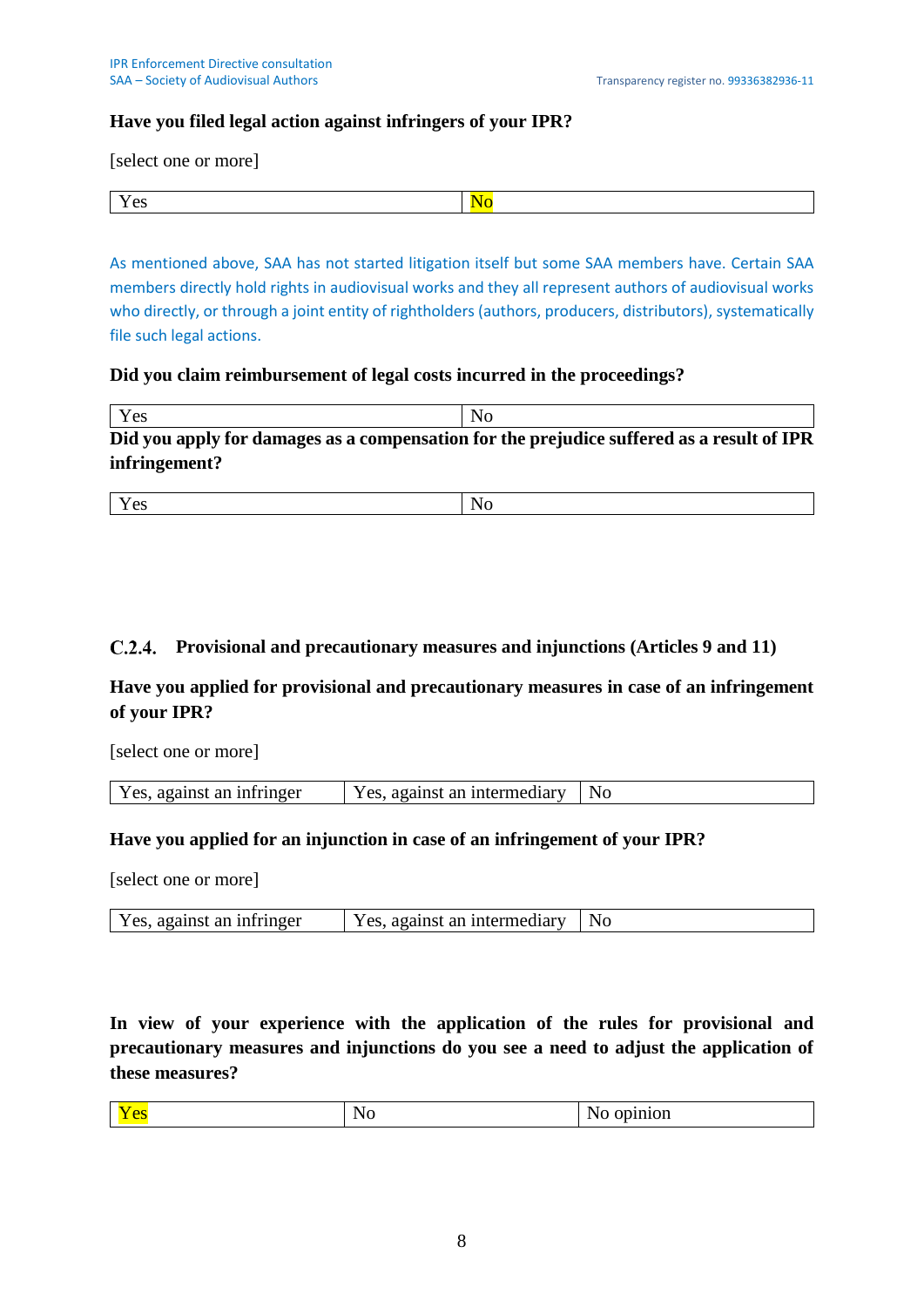As underlined in the French government's proposals on the modernisation of authors' rights in the Digital Single Market, the fight against piracy would be more effective if actions were taken to guarantee the efficiency of injunction measures ordered by Member Sates' jurisdictions. It implies strong involvement by all interested parties, even if they do not play a role in the making available or distribution of works. This is the case in particular of economic players in the advertising and online payment sectors. In addition, the tools to fight piracy must be complemented by measures encouraging cooperation between rightholders and intermediaries so as to define and apply technical procedures to prevent the circulation of infringing works.

## *Should the Directive explicitly establish that all types of intermediaries can be injuncted?*

| D. | $\sim$ |  |  |  |
|----|--------|--|--|--|

Please specify why or why not.

Given that in practice, certain intermediaries believe they are immune from being injuncted, it may be helpful to explicitly state this. However, the text of the Enforcement Directive according to which rightholders can "apply for an injunction against intermediaries whose services are used by a third party to infringe IPR, without prejudice to Art 8(3) of Directive 2001/29/EC" (Art 11) is relatively straightforward.

# *Should the Directive explicitly establish that no specific liability or responsibility (violation of any duty of care) of the intermediary is required to issue an injunction?*

|                                                                   | . . |  |  |
|-------------------------------------------------------------------|-----|--|--|
| $\mathbf{D1}$ $\mathbf{C}$ $\mathbf{1}$ $\mathbf{1}$ $\mathbf{1}$ |     |  |  |

Please specify why or why not.

Again, given the uncertainties in this field, which conveniently provide excuses for ISPs to adopt a "hands-off" approach, explicitly stating this may be helpful.

# *Should the Directive explicitly establish that national courts must be allowed to order intermediaries to take measures aimed not only at bringing to an end infringements already committed against IPR using their services, but also at preventing further infringements?*

| $ -$<br>$\sim$ |  |
|----------------|--|

Please specify why or why not.

As specified in the next question, establishing a general monitoring obligation is prohibited under the E-Commerce Directive (Recital 47). However, this same Recital states that "this does not concern monitoring obligations in a specific case and, in particular, does not affect orders by national authorities in accordance with national legislation." As such, we do not see any reason why national courts would be prevented from ordering intermediaries from preventing further infringements in a particular case.

In that respect should the Directive establish criteria on how preventing further *infringements is to be undertaken (in the on-line context without establishing a general monitoring obligation under the E-Commerce Directive)?*

|--|--|--|--|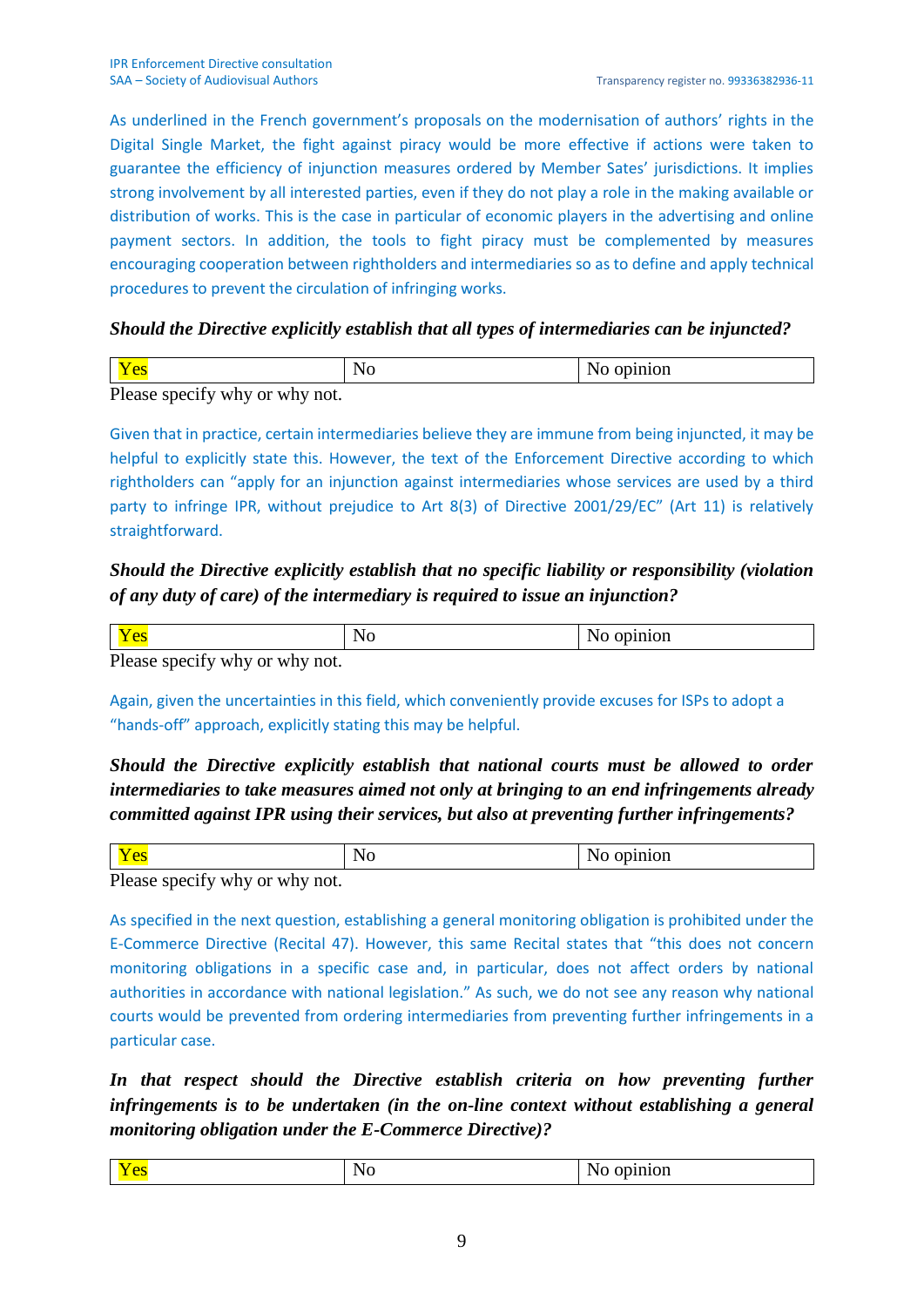Please specify why or why not.

Indeed, what the court means by "preventing further infringements" would probably have to be defined in each particular case so as to frame and guarantee the effectiveness of intermediaries' actions.

# *Do you see a need for criteria defining the proportionality of an injunction?*

|                                                                        | w |  |  |
|------------------------------------------------------------------------|---|--|--|
| $D0.000$ ano $\alpha$ <sup>2</sup> $\beta$ <sup>2</sup> why an why not |   |  |  |

Please specify why or why not.

# *Do you see a need for a definition of the term "intermediary" in the Directive?*

| $\sim$                                                                                                  |  |  |  |  |
|---------------------------------------------------------------------------------------------------------|--|--|--|--|
| $\mathbf{D1}$ and $\mathbf{L2}$ and $\mathbf{L3}$ and $\mathbf{L4}$ and $\mathbf{L5}$ and $\mathbf{L6}$ |  |  |  |  |

Please specify why or why not.

Defining what is an "intermediary" would not be helpful since a single definition cannot possibly encompass all the different types of intermediaries and would be out-of-date as soon as it is written given that new intermediaries constantly appear. It would be more helpful to draw up criteria looking at the role (active or passive) and activities of such players.

*Do you see a need for a clarification on how to balance the effective implementation of a measure and the right to freedom of information of users in case of a provisional measure or injunction prohibiting an internet service provider from allowing its customers access to allegedly IPR infringing material without specifying the measures which that service provider must take?*

| ັ              | ◥◡ |  |  |
|----------------|----|--|--|
| D <sub>l</sub> |    |  |  |

Please specify why or why not.

*Do you see a need for other amendments to the provisions on provisional and precautionary measures and on injunctions?*

| $\sim$ $\sim$<br>Δ٢<br>1 <sub>0</sub> | `<br>1 I V | $\cdots$<br>uol. |
|---------------------------------------|------------|------------------|
| If'<br>$T^{\alpha}$<br>nlease snecity |            |                  |

If "yes" please specify.

# **Publication of judicial decisions**

**Have you requested in legal proceedings instituted for infringement of an IPR the decision to be published in full or in part?**

Yes No

Please explain your motivation.

**Do you see a need for / added value in a more systematic dissemination of the information concerning the decision in legal proceedings instituted for infringement of an IPR?**

| $\overline{\phantom{a}}$<br>ັ |  |
|-------------------------------|--|
|                               |  |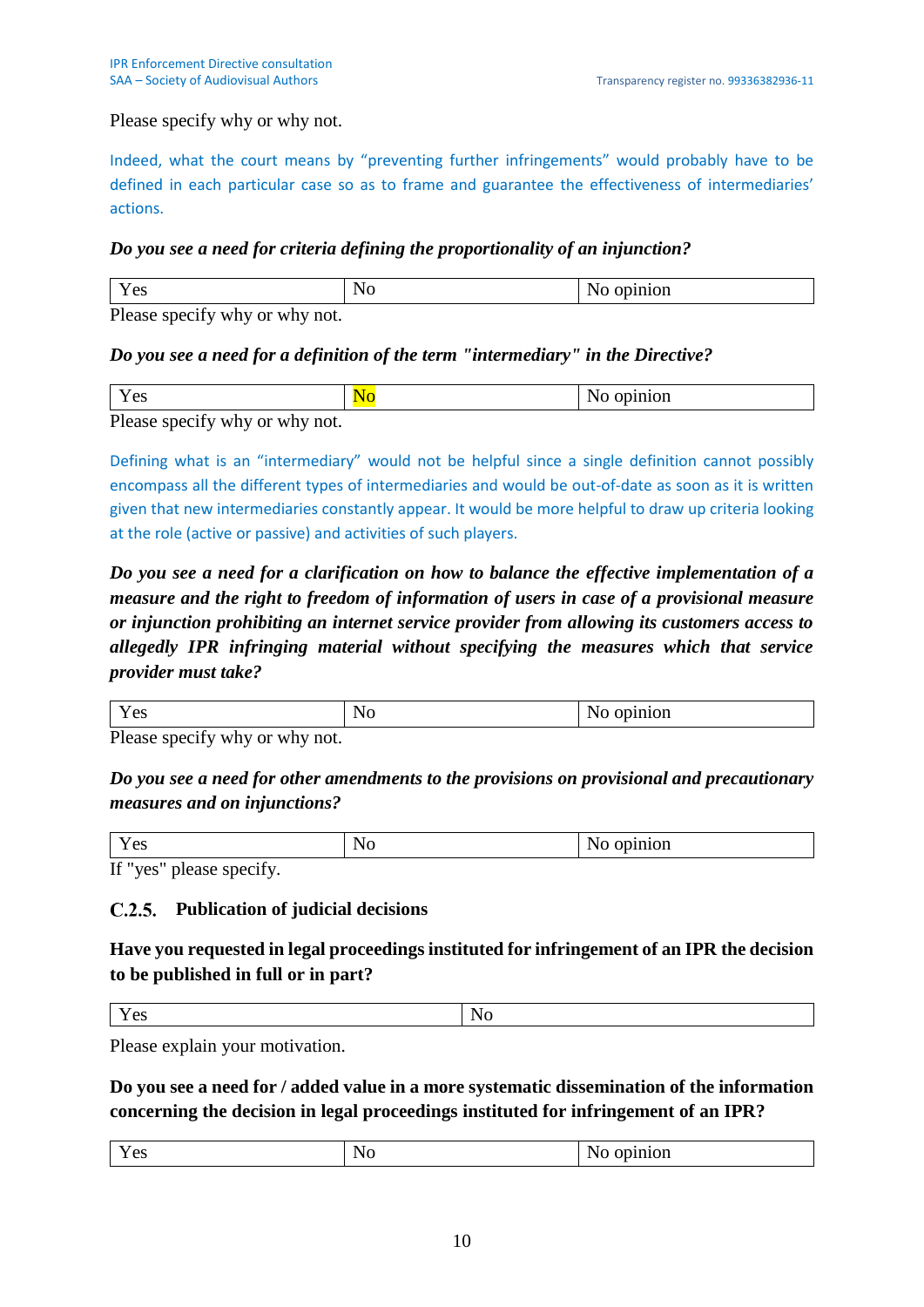Please explain

# **Other issues**

# **Are there any other provisions of the Directive which, in your view, would need to be improved?**

|--|

Please specify the relevant provisions and explain.

### **Issues outside the scope of the current legal framework**

 $D.1.$ **Role of intermediaries in IPR enforcement and the prevention of IPR infringements**

**Do you believe that intermediary service providers should play an important role in enforcing IPR?**

| . . |  |
|-----|--|

If "yes"

In the 2010 evaluation report of the Enforcement Directive, uncertainties over the concept of "intermediaries" and the broad interpretation which is made in certain Member States and the measures applicable to them when contributing to/facilitating an infringement were raised. The same issues hold true today, particularly given the ever increasing role of so-called "ISPs" in offering works to the public. The Enforcement Directive set the basis for an active role of ISPs towards improving online copyright enforcement, by for example providing that Member States must allow rightholders to apply for an injunction against ISPs whose services are being used by a third party to infringe IPRs (Art 9 and 11) and encouraging the development of self-regulatory codes of conduct (Art 17). However, the very fragmented implementation of the Directive (and other instruments such as the notice and takedown and blocking procedures of the E-Commerce Directive) has created legal uncertainties. This question is also of course linked to the need to ensure that "active" intermediaries should not be able to invoke the safe harbour provisions of the E-Commerce Directive. Indeed, many new business models and services (which are subject to diverging case-law at national level) carry out intermediary activities which cannot be limited to a "mere technical, automatic and passive nature" (Recital 42) and cannot therefore benefit from Art 12-14 liability exemptions.

Moreover, the importance of intermediaries' role in terms of enforcement has already been widely recognised and is considered as one of the most effective tool to fight online IP infringements, in parallel to the review of the Enforcement Directive. Indeed, voluntary agreements between stakeholders and different types of ISPs are currently being applied at national, EU and international level in certain areas and the EU Commission is seeking an EU-wide approach via its "follow the money" approach to IPR enforcement (seeks to drain illegal websites of their economic sources by 'capturing in a voluntary enforcement net all relevant intermediaries that play a role in generating economic revenues from illegal activities', (pages 49-51, 2015-3 IRIS publication of the European Audiovisual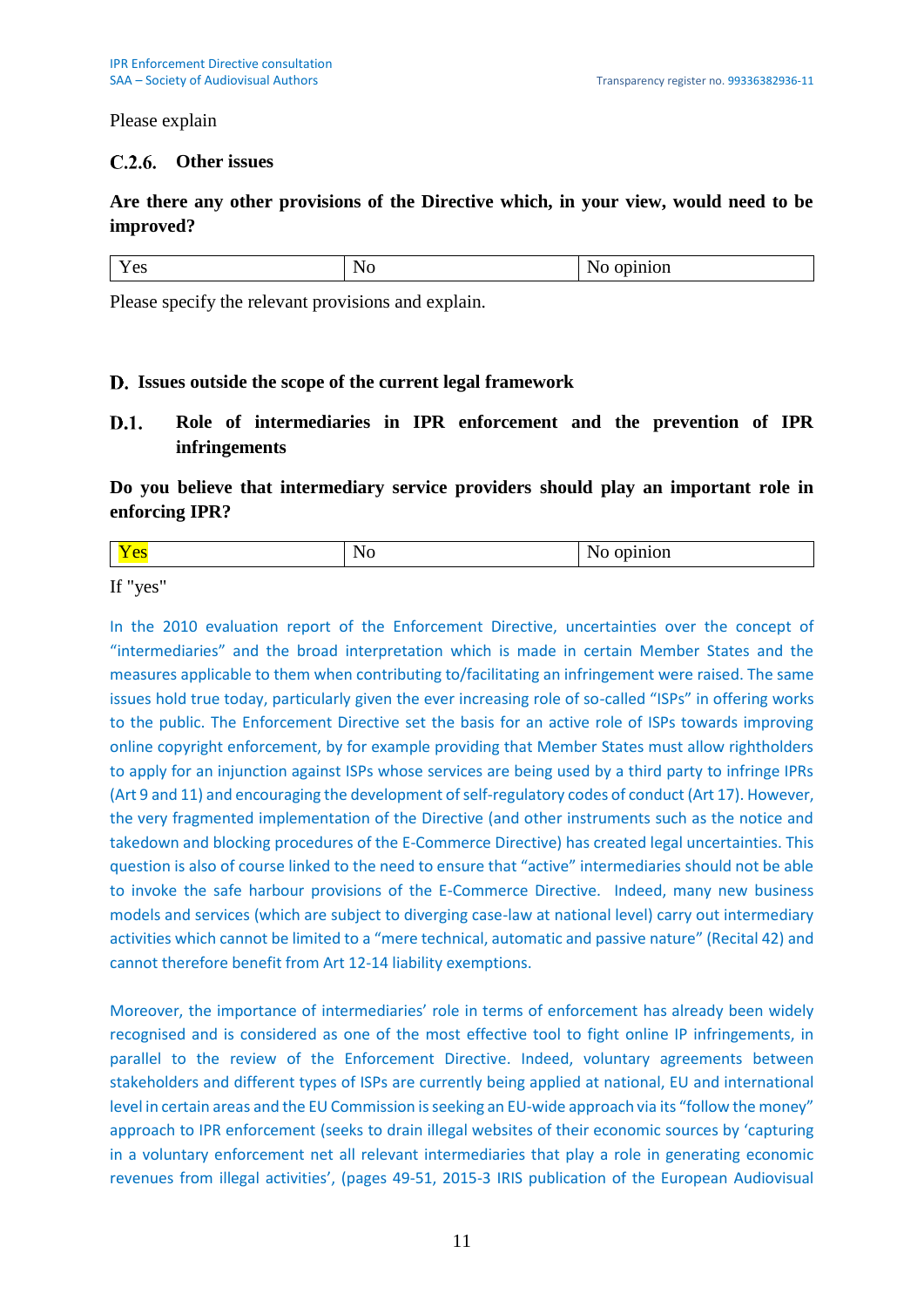Observatory 'Copyright enforcement online: policies and mechanisms'). Industry notice and action procedures, which also involve ISPs, are also an effective IP enforcement tool, which would be even more effective if included in the future revised Enforcement Directive.

| Advertising service provider <sup>2</sup>                     | Mobile apps marketplace         |
|---------------------------------------------------------------|---------------------------------|
| Contract manufacturing service provider <sup>3</sup>          | Press and media company         |
| <b>Business-to-business data storage provider<sup>5</sup></b> | <b>Online marketplace</b>       |
| Business-to-consumer data storage provider <sup>6</sup>       | Payment service provider        |
| <b>Content hosting platform<sup>7</sup></b>                   | Retailer                        |
| Domain name registrar                                         | <b>Search engine</b>            |
| Domain name registry                                          | Social media platform           |
| <b>DNS</b> hosting service provider                           | Transport and logistics company |
| <b>Internet Access Provider</b>                               | Wholesaler                      |
|                                                               | Other: please specify           |

## **Which intermediaries are best placed to prevent infringements of IPR?**

## **Do you cooperate with intermediaries in the protection and enforcement of your IPR?**

| $\sim$ |  |
|--------|--|
|        |  |

If "Yes"

1

### **Which intermediaries?**

| Advertising service provider <sup>8</sup>                | Mobile apps marketplace               |
|----------------------------------------------------------|---------------------------------------|
| Contract manufacturing service provider <sup>9</sup>     | Press and media company <sup>10</sup> |
| Business-to-business data storage provider <sup>11</sup> | Online marketplace                    |
| Business-to-consumer data storage                        | Payment service provider              |
| provider $^{12}$                                         |                                       |
| Content hosting platform <sup>13</sup>                   | Retailer                              |

<sup>&</sup>lt;sup>2</sup> Advertising agencies, advertising broker.

<sup>&</sup>lt;sup>3</sup> Contract manufacturing is an outsourcing of certain production activities previously performed by the manufacturer to a third-party. This may concern certain components for the product or the assembly of the whole product.

 $^{4}$  Newspaper, broadcaster.

 $5$  Data storage space and related management services for commercial user.

 $\frac{6}{7}$  File-storing or file-sharing services for personal media files and data.

 $\frac{7}{8}$  Platforms providing to the user access to audio and video files, images or text documents.

<sup>&</sup>lt;sup>8</sup> Advertising agencies, advertising broker.

Contract manufacturing is an outsourcing of certain production activities previously performed by the manufacturer to a third-party. This may concern certain components for the product or the assembly of the whole product.

<sup>&</sup>lt;sup>10</sup> Newspaper, broadcaster.

 $11$  Data storage space and related management services for commercial user.

 $12$  File-storing or file-sharing services for personal media files and data.<br>Platforms providing to the user access to audio and video files, image

Platforms providing to the user access to audio and video files, images or text documents.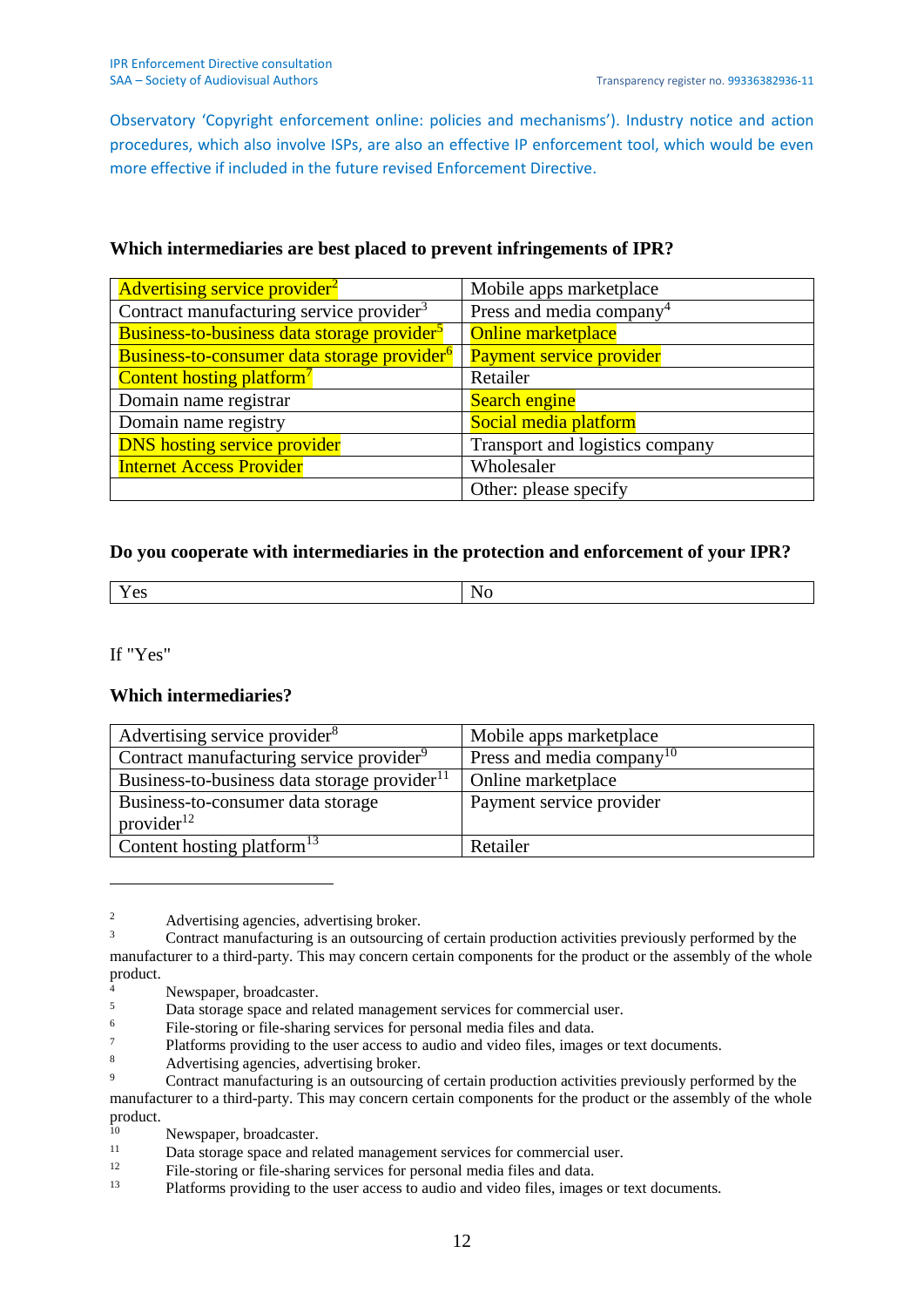| Domain name registrar           | Search engine                               |
|---------------------------------|---------------------------------------------|
| Domain name registry            | Social media platform                       |
| DNS hosting service provider    | Transport and logistics company             |
| <b>Internet Access Provider</b> | Wholesaler                                  |
|                                 | Other: please specify SAA members are ready |
|                                 | to cooperate with intermediaries willing to |
|                                 | cooperate.                                  |

## **Do you cooperate with these intermediaries**

| Bilaterally?          | Within a multilateral cooperation |
|-----------------------|-----------------------------------|
|                       | agreement?                        |
| Other: please explain |                                   |

If "multilateral cooperation agreement": Please specify the agreement and its scope.

#### **Do you consider your cooperation with intermediaries successful?**

| $\overline{\phantom{0}}$ | w      |  |
|--------------------------|--------|--|
| ັ                        | $\sim$ |  |
|                          |        |  |

If "yes"

# **What are the elements for a successful cooperation between rightholders and intermediaries?**

Please explain

# **On the basis of your experience what are the main challenges in establishing a successful cooperation between rightholders and intermediaries?**

| Economic interests (e.g. additional costs)<br>involved) | Technology            |
|---------------------------------------------------------|-----------------------|
| <b>Specific regulatory requirements</b>                 | Other: please explain |

If "no"

### **Why do you not cooperate with intermediaries?**

| Not aware of the possibility | Investigation and reporting costs |
|------------------------------|-----------------------------------|
| Negative experience          | Other: please explain             |

# **In your opinion does the voluntary involvement of intermediary service providers in enforcing IPR have or might have a negative impact on fundamental rights?**

| $ -$<br>opinion<br><b>NO</b><br>Nε<br>Y es<br>1 C <sub>2</sub><br>. |  |
|---------------------------------------------------------------------|--|
|---------------------------------------------------------------------|--|

If 'yes'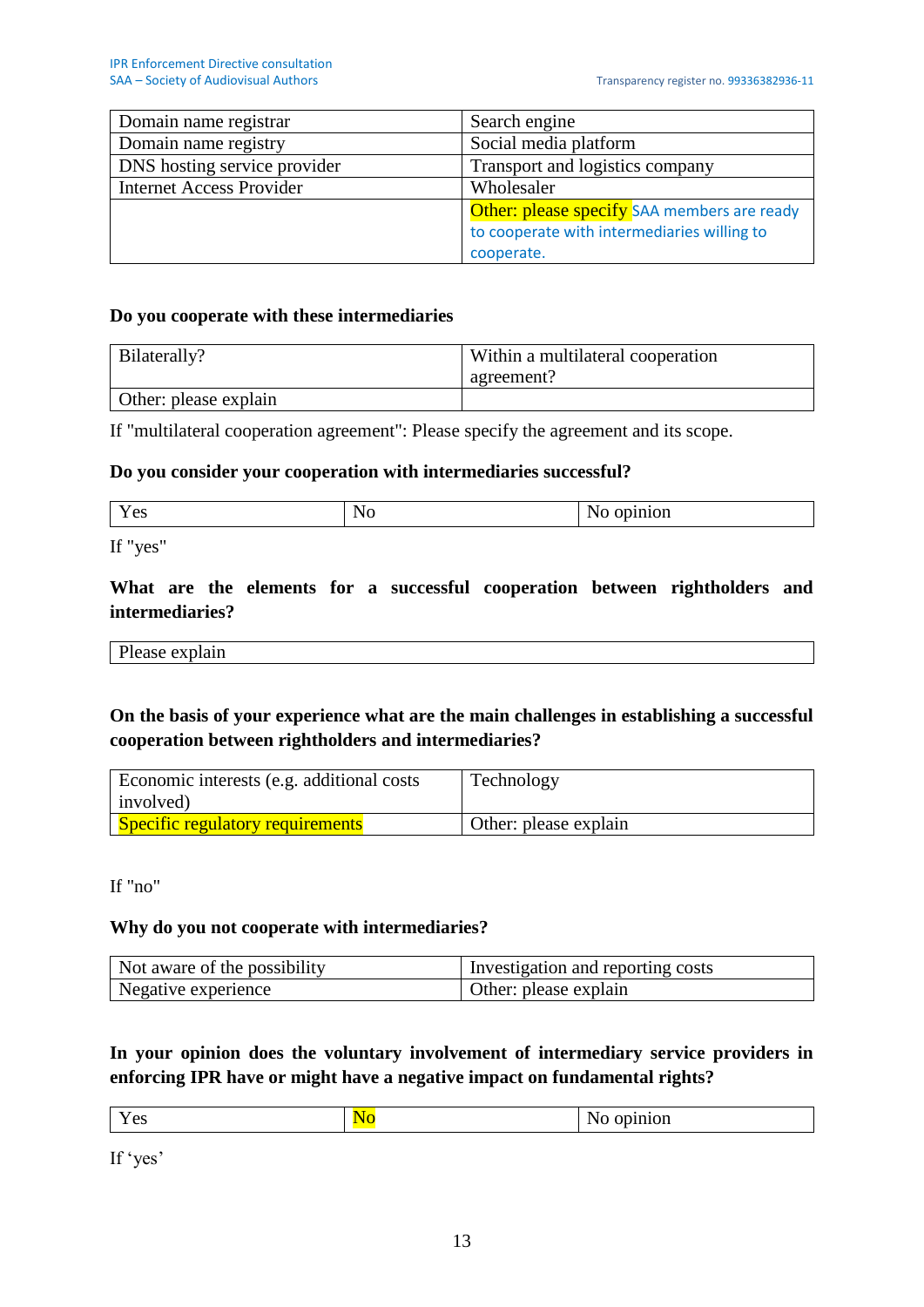# **How could fundamental rights be negatively affected?**

| Limitation of freedom of expression    | Limitation of freedom to conduct business |
|----------------------------------------|-------------------------------------------|
| Limitation of the right to due process | Limitation to the dissemination of legal  |
|                                        | content                                   |
| Other: please explain                  |                                           |

#### $D.2.$ **Specialised courts**

**Have you filed legal actions with a court, a court's chamber or a judge specialised in IP matters?**

| - - |  |
|-----|--|

**Did the legal action at a court specialised in IPR matters provide an added value compared to legal actions at other courts?**

|--|

D.3. **Do you identify any other issue outside the scope of the current legal framework that should be considered in view of the intention to modernise the enforcement of IPR?**

|--|

Please specify

SAA strongly encourages the Commission to examine the possibility of integrating a 'notice and action' type mechanism (mentioned in Art 21(2) of the E-commerce Directive) in the future revised Enforcement Directive. In addition, the notification procedure (and the information to be provided) as well as the impact of this procedure, i.e. the action to be taken by the hosting provider (immediate take down, as quickly as possible within 24 hours, and stay down of illegal works, not just the links to it) should be harmonised.

Indeed, the text of the Enforcement Directive could be revised and completed by providing measures at least in the following areas:

- Information society services should provide rightholders with technical means to prevent copyright protected works from being made available online and rightholders should actively cooperate in this sense with information society services.
- Any take-down measures by information society services, if the latter have knowledge of the infringing character of the making available of a work, should be permanent to avoid any further infringing act regarding the same work according to the conditions laid by the Member States.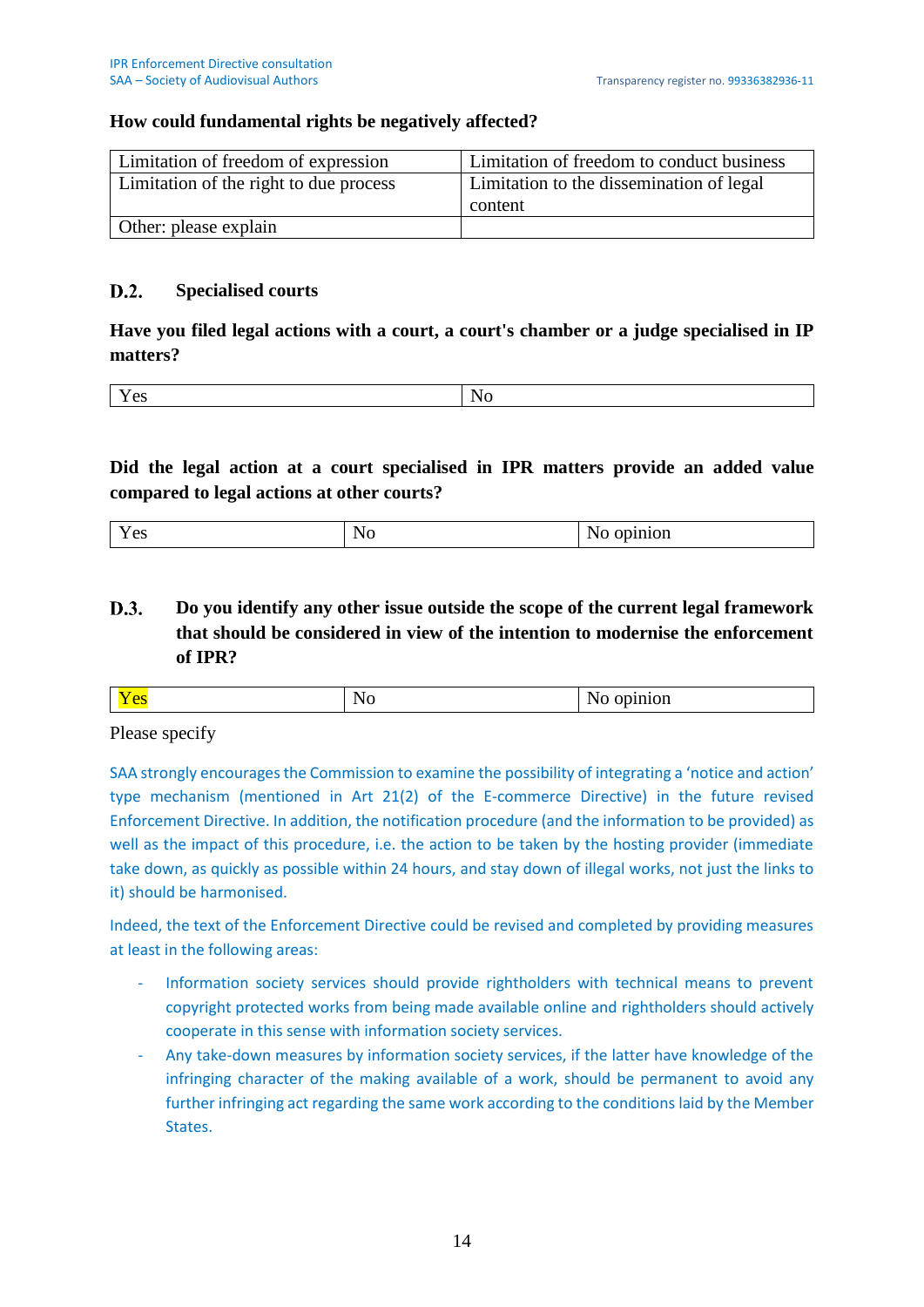- The fight against online piracy would be more efficient if information society services were also obliged to guarantee the "stay down" of infringing works under Art 12.3 of the E-Commerce Directive.
- When measures to prevent or stop copyright infringing activities are imposed on intermediaries in the sense of the E-Commerce Directive, the cost of these measures should be borne by the intermediaries in question, as it is already the case in certain Member States (UK and Finland) and as per a ruling of the Paris Court of Appeal on 15 March 2016 (detailed below).
- Member States must ensure that economic actors do not encourage or allow those responsible of IPR infringements, including those situated in another Member State or a third country, to carry out acts due to these infringements or to collect any type of revenue linked to such infringements. Obligations could stem from regulatory measures accompanied by sanctions or from codes of conduct involving all stakeholders effectively monitoring all parties' commitments (the latter is what the Commission is currently looking at via the "follow the money" initiatives).

### **Do you have any other comments?**

Please specify

The scope of the question and clarifications of the civil enforcement system in the EU should not be limited to infringements committed 'with a commercial purpose'. All infringements should be punished. The only difference being that sanctions will be larger for commercial purpose infringements.

As stated in the SAA's contribution to the Commission's public consultation on the Enforcement Directive in March 2011, clarifications of the 2004/48/EC IPRs Enforcement Directive are necessary to avoid ambiguities and adapt the Directive to the challenges posed by today's digital environment. There are indeed a number of useful improvements and gaps in protection which should be considered.

In this context, we do not support any form of legislation that would decriminalise so-called noncommercial infringements. Given the nature of enforcement online, such decriminalisation would provide a readymade defence for structurally-infringing websites.

In addition, proper implementation of Art 8(3) of the Enforcement Directive is necessary to foster cooperation of intermediaries in fighting piracy. In addition, the SAA supports the "follow the money" initiatives of the European Commission which will 'upgrade' the role of intermediaries in the fight against commercial scale infringements via MOUs with online advertisers and payment processors which the Commission is working on alongside stakeholders.

Cooperation between rightholders and intermediaries could also lead to the spreading of effective filtering technologies developed by platforms and implemented at the stage when users upload content onto their servers. Moreover, such filtering technologies or measures should be funded by intermediaries, since they enable access to copyright infringing sites and profit economically from such access. This is already the case in the UK and Finland and was the conclusion of the Paris Court of Appeal in the French *Allostreaming* case. The court confirmed the filtering measures ordered in first instance to stop the illegal streaming of audiovisual works. To reach its decision, the court held (i) that online search engines fell within the scope of "intermediaries" in Art L 336-2 French IP Code (CPI) which transposes Art 8(3) of the 2001/29 Copyright Directive, (ii) that the blocking and de-indexing